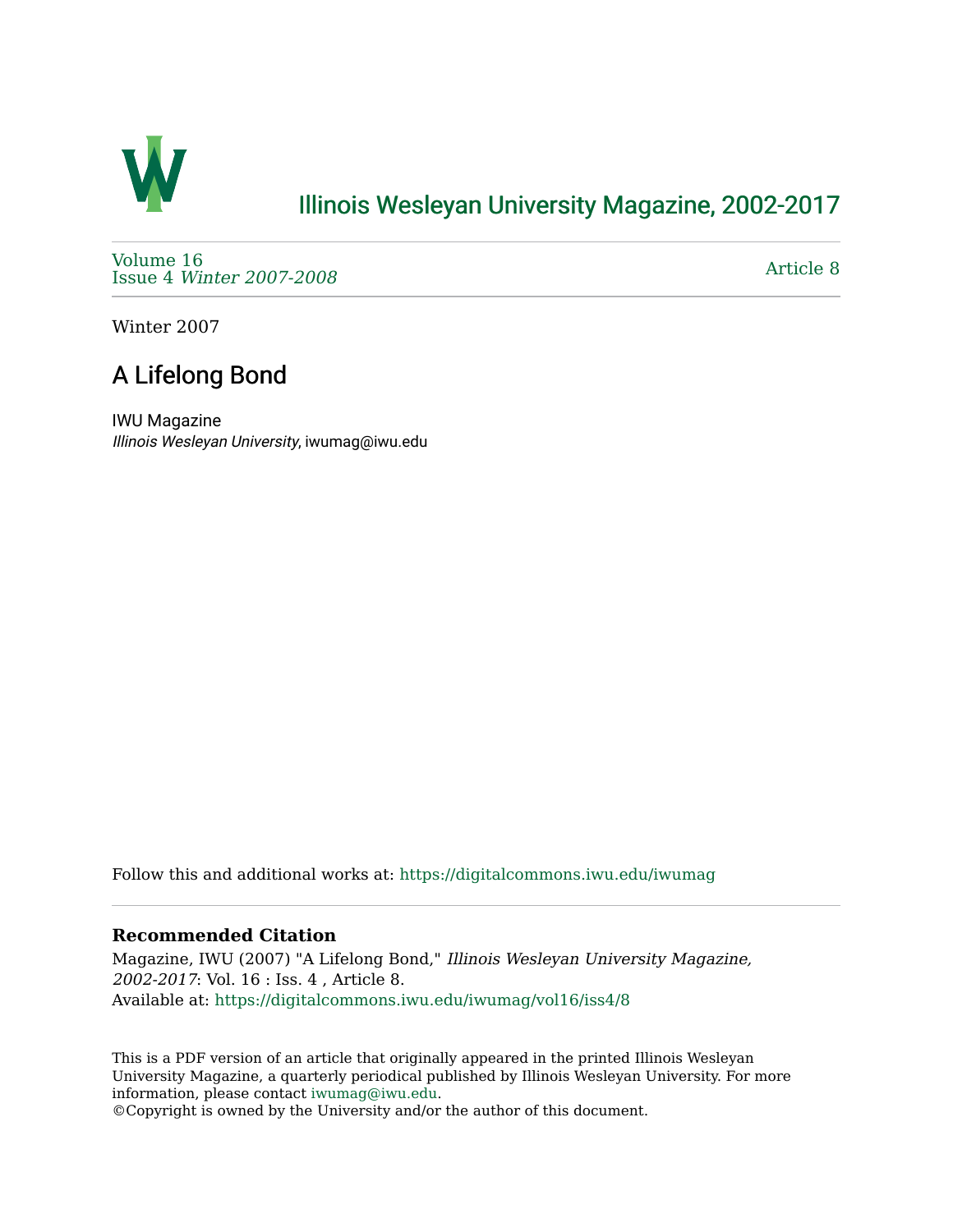# **A Lifelong Bond**

### **A friendship begun in Kemp Hall is still going strong, 70 years later.**



When Isabel (Hilling) Talbott '39 and her friend Donna (Brown) Thrall '39 moved into Illinois Wesleyan's Kemp Hall in 1935, they weren't sure if they could last a whole year there.

Homesick and in an unfamiliar city, "we thought we'd be the first to leave," Isabel says. "But we enjoyed it once we got used to it."

It was in Kemp Hall, then a dormitory for freshman women, that the lifelong friendship between Isabel, Donna, and Maida (Rettburg) Robbins '39 began. They celebrated their 90th birthdays together in November, gathering at Maida's home in Petersburg, Ill., to leaf through scrapbooks and remember their Illinois Wesleyan years.

Now, over 70 years since they first met, those memories are a window into life at IWU in the wake of the Great Depression.

In 1935, when Isabel, Donna, and Maida carried their suitcases up the front steps for the first time, Kemp Hall looked much the same as it does today. From the broad, sunlit front porch, the hall's new residents stepped into an opulent entryway paneled in dark wood and furnished with heavy Victorian chairs. A wide stairway curved up to the second floor. "I thought the reception area and the stairs were so pretty," Isabel recalls of her first glimpse of her new home.

Donna and Isabel, who had known each other since childhood,

were assigned a room on the second floor. Their new friend Maida lived on the floor above.

The housemother, Mrs. Williams, lived next door to Donna and Isabel. Mrs. Williams had a reputation for enforcing the rules, but the three friends had little problem staying out of trouble — usually.

Although cooking in rooms was forbidden, Isabel, Donna and Maida enjoyed making popcorn for a snack. "We'd pick up butter at lunch and take it upstairs so we could have popcorn," Maida says. "We'd stick it under our sweaters, and sometimes it was a little runny by the time we got it up to our rooms."

"Mrs. Williams couldn't help but to smell that popcorn," Isabel adds with a laugh. "But she never said a word about it."

"We had a very nice housemother," Donna agrees. "She was very tolerant."

The women of Kemp Hall had a curfew of 9 p.m. on weekdays and 11 p.m. on weekends, "except for formals, when we could stay out until 1:00," Maida says. "The fire escape was right outside our window," Isabel says. "I remember seeing girls climbing the fire escape, sneaking in at off-hours." There were also strict rules about dating. Maida met her future husband, Roy, on the porch of Kemp Hall during a freshman tea, and Donna also met her husband, Victor — a 1939 IWU graduate — at the school.